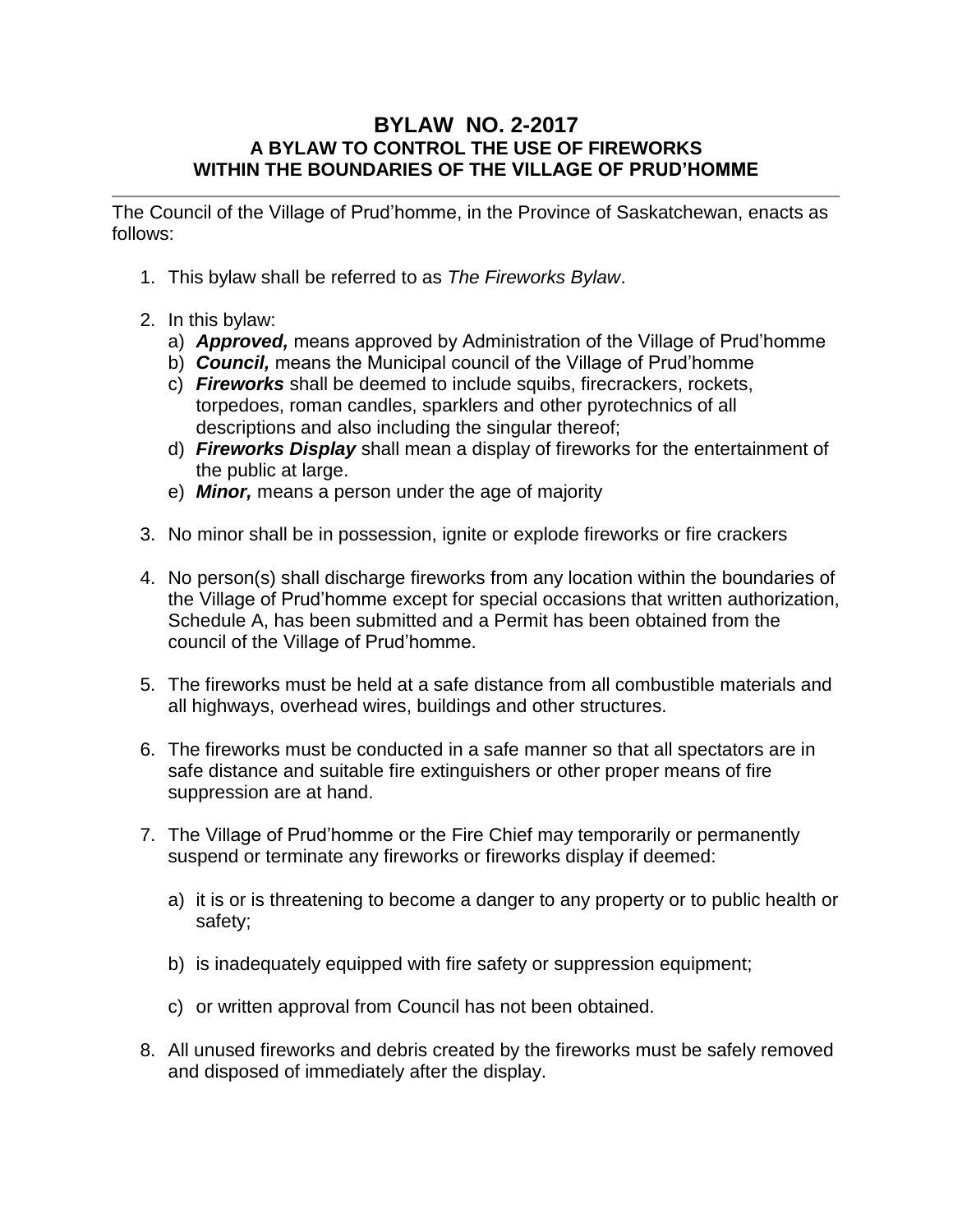- 9. No person shall sell fireworks to children under the age of eighteen years.
- 10.Any person discharging fireworks shall assume all liability associated or incurred from the display of the fireworks.
- 11.This bylaw shall come into force and effect upon final passing by the Council of the Village of Prud'homme. On this  $7<sup>th</sup>$  day of June, 2017

Jarrod Lachapelle, Mayor

(S E A L)

\_\_\_\_\_\_\_\_\_\_\_\_\_\_\_\_\_\_\_\_\_\_\_\_\_\_\_\_\_\_\_\_\_\_\_ Michelle Grimard, Chief Administrative Officer

\_\_\_\_\_\_\_\_\_\_\_\_\_\_\_\_\_\_\_\_\_\_\_\_\_\_\_\_\_\_\_